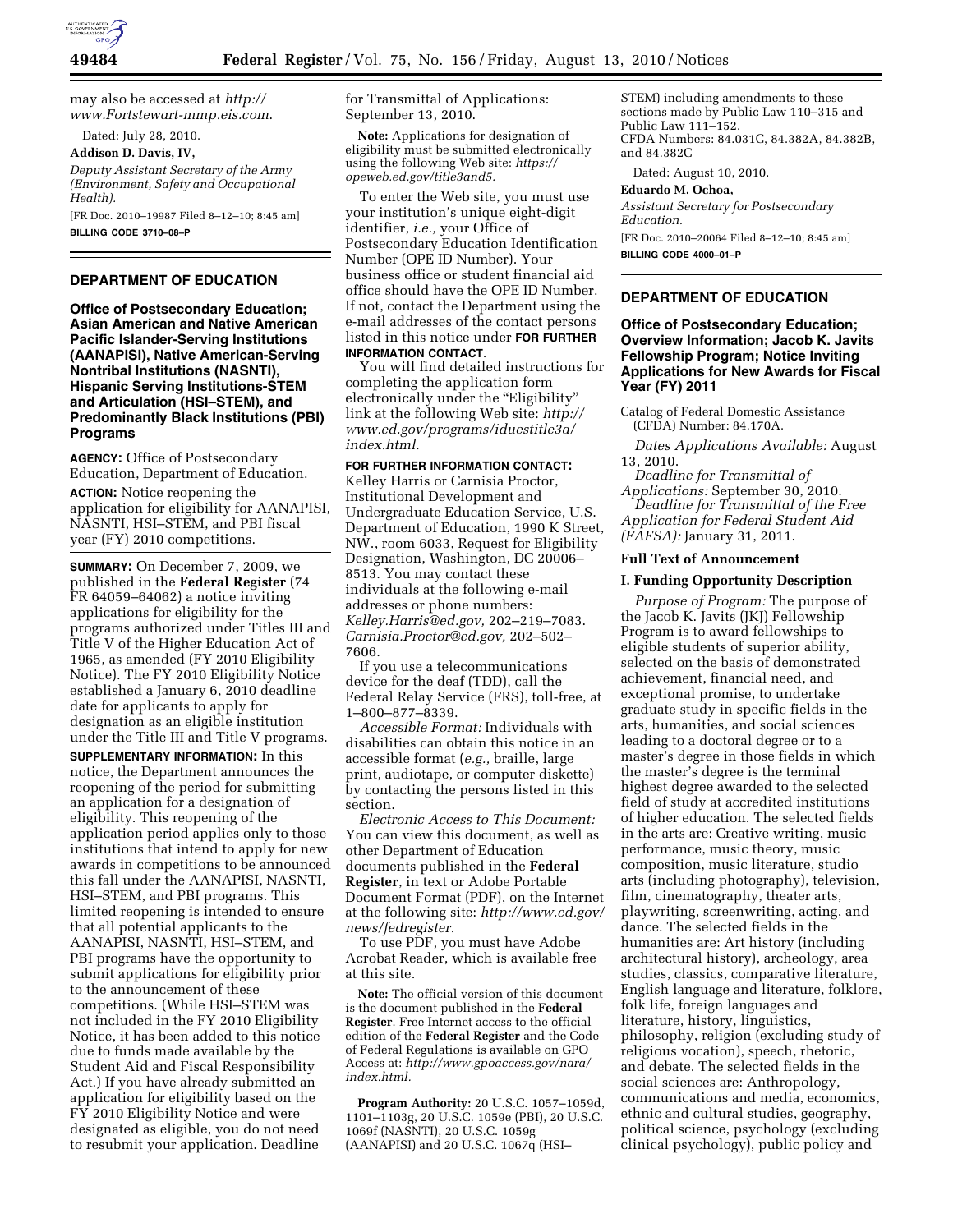public administration, and sociology (excluding the master's and doctoral degrees in social work).

**Program Authority:** 20 U.S.C. 1134– 1134d.

*Applicable Regulations:* (a) The Education Department General Administrative Regulations (EDGAR) in 34 CFR parts 74, 75 (except as provided in 34 CFR 650.3(b)), 77, 82, 84, 85, 86, 97, 98 and 99. (b) The regulations for this program in 34 CFR part 650.

#### **II. Award Information**

*Type of Award:* Discretionary grant. *Estimated Available Funds:* 

\$1,451,637 for new awards. *Estimated Average Size of Awards:*  \$43,989.

*Estimated Number of Awards:* 33.

**Note:** The Department is not bound by any estimates in this notice.

*Project Period:* Up to 48 months.

#### **III. Eligibility Information**

1. *Eligible Applicants:* Individuals who, at the time of application: Are eligible to receive a Federal grant, loan or work assistance pursuant to section 484 of the Higher Education Act of 1965, as amended (HEA); intend to pursue a doctoral or Master of Fine Arts degree in an eligible field of study selected by the Board at an accredited U.S. institution of higher education; and are a U.S. citizen or national, a permanent resident of the United States, in the United States for other than a temporary purpose and intending to become a permanent resident, or a citizen of any one of the Freely Associated States. Applicants must also either: Be entering into a doctoral program in academic year 2011–2012, or have not yet completed the first full year in the doctoral program, in an eligible field of study for which they are seeking support; or be entering a Master of Fine Arts program in academic year 2011– 2012, or have not yet completed the first full year in the Master of Fine Arts program, in an eligible field of study for which they are seeking support.

2. *Cost Sharing or Matching:* This program does not require cost sharing or matching.

### **IV. Application and Submission Information**

1. *Address to Request Application Package:* You can obtain an application package via the Internet or from the Department. To obtain a copy via the Internet, use the following address for the JKJ Fellowship Program Web site: *[http://www.ed.gov/programs/](http://www.ed.gov/programs/jacobjavits/index.html) [jacobjavits/index.html.](http://www.ed.gov/programs/jacobjavits/index.html)* To obtain a copy from the Department, write, fax, or call

the following: Carmen Gordon or Sara Starke, Jacob K. Javits Fellowship Program, U.S. Department of Education, Teacher and Student Development Programs Service, 1990 K St., NW., room 6013, Washington, DC 20006– 8524. Telephone: (202) 502–7542 or by e-mail: *ope*\_*javits*\_*[program@ed.gov.](mailto:ope_javits_program@ed.gov)* 

If you use a telecommunications device for the deaf (TDD), call the Federal Relay Service (FRS), toll free, at 1–800–877–8339.

Individuals with disabilities can obtain a copy of the application package in an accessible format (*e.g.,* braille, large print, audiotape, or computer diskette) by contacting the person listed under *For Further Information Contact*  in section VII of this notice.

**Note:** The FAFSA can be obtained from the institution of higher education's financial aid office or accessed at: *[http://www.fafsa.ed.gov.](http://www.fafsa.ed.gov)* 

2. *Content and Form of Application Submission:* Requirements concerning the content of an application, together with the forms you must submit, are in the application package for this program.

3. *Submission Dates and Times: Applications Available:* August 13, 2010.

*Deadline for Transmittal of Applications:* September 30, 2010. *Deadline for Transmittal of the* 

*FAFSA:* January 31, 2011.

Applications for grants under this program must be submitted in paper format by mail or hand delivery. For information (including dates and times) about how to submit your application by mail or hand delivery, please refer to section IV. 7. *Other Submission Requirements* of this notice.

We do not consider an application that does not comply with the deadline requirements.

Individuals with disabilities who need an accommodation or auxiliary aid in connection with the application process should contact the person listed under *For Further Information Contact*  in section VII in this notice. If the Department provides an accommodation or auxiliary aid to an individual with a disability in connection with the application process, the individual's application remains subject to all other requirements and limitations of this notice.

4. *Intergovernmental Review:* This program is not subject to Executive Order 12372 and the regulations in 34 CFR part 79.

5. *Funding Restrictions:* We reference regulations outlining funding restrictions in the *Applicable* 

*Regulations* section of this notice. 6. *Data Universal Numbering System Number, Taxpayer Identification* 

*Number, and Central Contractor Registry:* To do business with the Department of Education, (1) you must have a Data Universal Numbering System (DUNS) number and a Taxpayer Identification Number (TIN); (2) you must register both of those numbers with the Central Contractor Registry (CCR), the Government's primary registrant database; and (3) you must provide those same numbers on your application.

You can obtain a DUNS number from Dun and Bradstreet. A DUNS number can be created within one business day.

If you are a corporate entity, agency, institution, or organization, you can obtain a TIN from the Internal Revenue Service. If you are an individual, you can obtain a TIN from the Internal Revenue Service or the Social Security Administration. If you need a new TIN, please allow 2–5 weeks for your TIN to become active.

The CCR registration process may take five or more business days to complete. If you are currently registered with the CCR, you may not need to make any changes. However, please make certain that the TIN associated with your DUNS number is correct. Also note that you will need to update your CCR registration on an annual basis. This may take three or more business days to complete.

7. *Other Submission Requirements:*  Applications for grants under this program must be submitted in paper format by mail or hand delivery.

a. *Submission of Applications by Mail.* 

If you submit your application by mail (through the U.S. Postal Service or a commercial carrier), you must mail the original and two copies of your application, on or before the application deadline date, to the Department at the following address: U.S. Department of Education, Application Control Center, Attention: (CFDA Number 84.170A) LBJ Basement Level 1, 400 Maryland Avenue, SW., Washington, DC 20202– 4260.

You must show proof of mailing consisting of one of the following:

(1) A legibly dated U.S. Postal Service postmark.

(2) A legible mail receipt with the date of mailing stamped by the U.S. Postal Service.

(3) A dated shipping label, invoice, or receipt from a commercial carrier.

(4) Any other proof of mailing acceptable to the Secretary of the U.S. Department of Education.

If you mail your application through the U.S. Postal Service, we do not accept either of the following as proof of mailing: